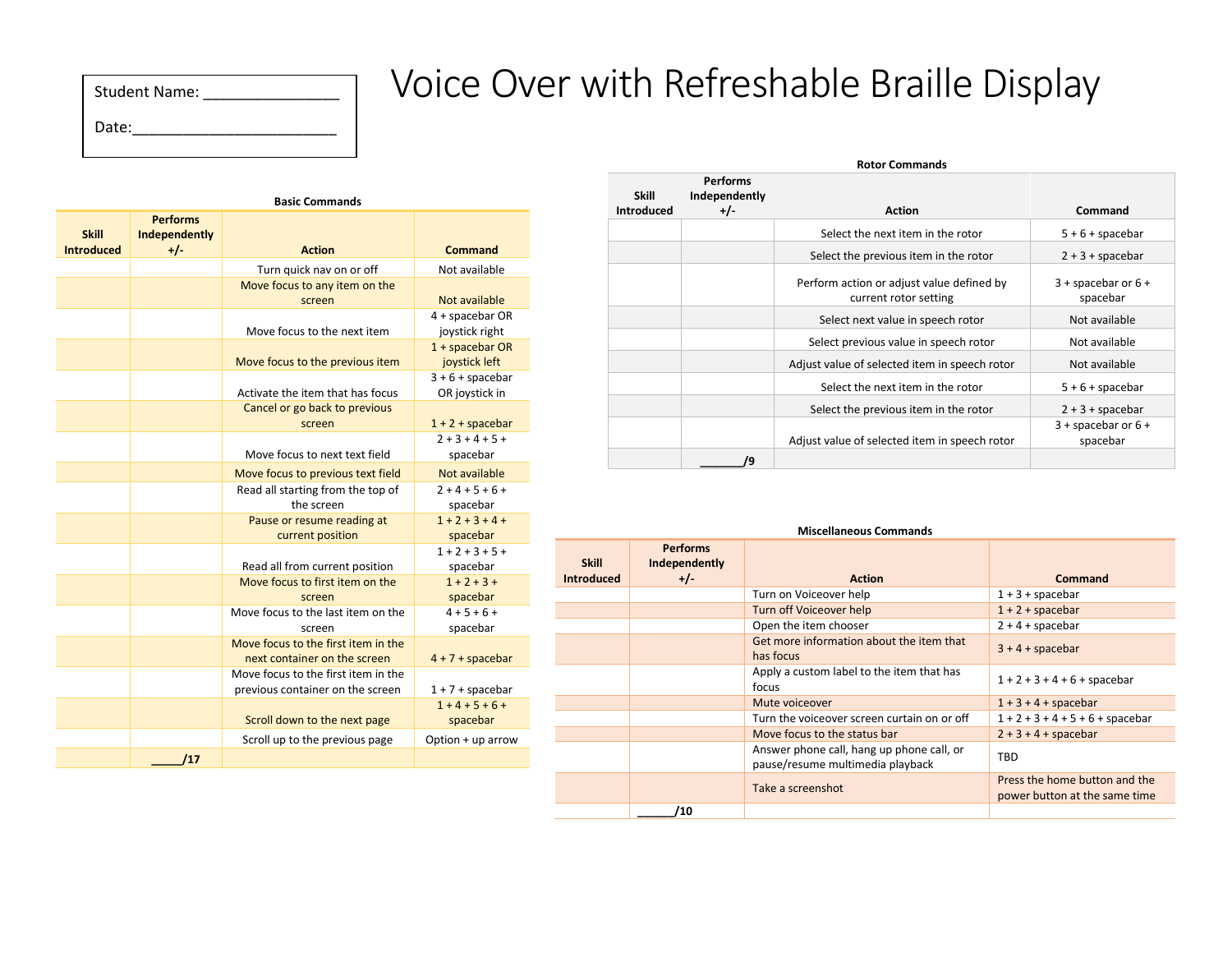| <b>Managing Apps</b>              |                                           |                                                                                               |                                                                                                       |
|-----------------------------------|-------------------------------------------|-----------------------------------------------------------------------------------------------|-------------------------------------------------------------------------------------------------------|
| <b>Skill</b><br><b>Introduced</b> | <b>Performs</b><br>Independently<br>$+/-$ | <b>Action</b>                                                                                 | Command                                                                                               |
|                                   |                                           | When an app is open, switch<br>directly to the next open app                                  | TBD                                                                                                   |
|                                   |                                           | When an app is open, switch<br>directly to the previous open app                              | <b>TBD</b>                                                                                            |
|                                   |                                           | Go to the home screen                                                                         | $1 + 2 + 5 +$ spacebar                                                                                |
|                                   |                                           | Scroll left and right through the<br>pages of the home screen                                 | See Basic commands                                                                                    |
|                                   |                                           | Search entire device including<br>contents of apps                                            | Go to the home screen. Scroll left<br>past the first page of the home<br>screen to the search screen. |
|                                   |                                           | Open the app switcher                                                                         | $1 + 2 + 5 +$ spacebar twice quickly                                                                  |
|                                   |                                           | Scroll left and right through the<br>pages of the app switcher                                | Basic commands                                                                                        |
|                                   |                                           | Close the app switcher                                                                        | $1 + 2 + 5 +$ spacebar                                                                                |
|                                   |                                           | Enter "jiggle mode" so you can<br>move or remove apps from the<br>home screen or app switcher | TBD                                                                                                   |
|                                   |                                           | Exit "jiggle mode"                                                                            | <b>TBD</b>                                                                                            |
|                                   | 10                                        |                                                                                               |                                                                                                       |
|                                   |                                           |                                                                                               |                                                                                                       |

| <b>Skill</b>      | <b>Performs</b><br>Independently |                                                                                        |                                |
|-------------------|----------------------------------|----------------------------------------------------------------------------------------|--------------------------------|
| <b>Introduced</b> | $+/-$                            | <b>Action</b>                                                                          | Command                        |
|                   |                                  | Read next phrase                                                                       | 4 + spacebar or joystick right |
|                   |                                  | Read previous phrase                                                                   | 1 + spacebar or joystick left  |
|                   |                                  | Pan right within phrase (reads next<br>phrase if at end of current phrase)             | $5 +$ spacebar                 |
|                   |                                  | Pan left within phrase (reads previous<br>phrase if at beginning of current<br>phrase) | $2 +$ spacebar                 |
|                   |                                  | Read all starting from the top of the<br>screen                                        | $2 + 4 + 5 + 6 +$ spacebar     |
|                   |                                  | Pause or resume reading at current<br>position                                         | $1 + 2 + 3 + 4 +$ spacebar     |
|                   |                                  | Read all from current position                                                         | $1 + 2 + 3 + 5 +$ spacebar     |
|                   |                                  | Toggle contractions on or off                                                          | $1 + 2 + 4 + 5 +$ spacebar     |
|                   |                                  | Switch between 6 dot braille and 8<br>dot braille                                      | $2 + 3 + 6 +$ spacebar         |
|                   |                                  | Enter or exit announcement mode to<br>view announcements                               | $1 + 3 + 4 + 5 +$ spacebar     |
|                   |                                  | When viewing announcements, read<br>previous announcement                              | $1 +$ spacebar                 |
|                   |                                  | When viewing announcements, read<br>next announcement                                  | $4 +$ spacebar                 |
|                   | '12                              |                                                                                        |                                |

## **Copying Read Only Text**

| <b>Performs Independently +/-</b> | <b>Steps</b>                                                                                                                                                                                                                                                                                                                                                                                     |
|-----------------------------------|--------------------------------------------------------------------------------------------------------------------------------------------------------------------------------------------------------------------------------------------------------------------------------------------------------------------------------------------------------------------------------------------------|
|                                   | Press 1+spacebar or 4+spacebar to navigate to the phrase that contains the desired text or the beginning of a large block of desired text.                                                                                                                                                                                                                                                       |
|                                   | Press 2+3+spacebar or 5+6+spacebar to adjust the rotor to the unit of text that will be used to select the desired text: "characters", "words", or "lines".                                                                                                                                                                                                                                      |
|                                   | Press 2+5+6+spacebar to select the first unit of text that you specified using the rotor. Note that Voiceover speaks the selected text and the selected text is identified<br>on the braille display by dots 7 and 8.                                                                                                                                                                            |
|                                   | Press 2+5+6+spacebar to increase the amount of text that is selected. Change the unit of text to be selected by adjusting the rotor using 2+3+spacebar or<br>5+6+spacebar. Note that each time you increase the amount of text selected Voiceover speaks the text that was added to the selection and the entire block of selected<br>text is identified on the braille display by dots 7 and 8. |
|                                   | Press 2+3+5+spacebar to decrease the amount of text that is selected. Note that each time you decrease the amount of text selected Voiceover speaks the text that<br>was added to the selection and the entire block of selected text is identified on the braille display by dots 7 and 8.                                                                                                      |
|                                   | Press 1+4+spacebar to copy the selected text into the buffer. Voiceover will announce the entire block of text that was copied to the buffer.                                                                                                                                                                                                                                                    |
|                                   | Move focus to an editable text field.                                                                                                                                                                                                                                                                                                                                                            |
|                                   | Move the insertion point to the desired location in the text field using the commands defined in the Entering and editing text section of this document.                                                                                                                                                                                                                                         |
|                                   | Press 1+2+3+6+spacebar to paste the text from the buffer into the text field. Voiceover will read the entire block of text that was pasted into the text field.                                                                                                                                                                                                                                  |
|                                   | Press 1+spacebar or 4+spacebar to navigate to the phrase that contains the desired text or the beginning of a large block of desired text.                                                                                                                                                                                                                                                       |
|                                   | Press 2+3+spacebar or 5+6+spacebar to adjust the rotor to the unit of text that will be used to select the desired text: "characters", "words", or "lines".                                                                                                                                                                                                                                      |
| /11                               |                                                                                                                                                                                                                                                                                                                                                                                                  |

## **Read Text**